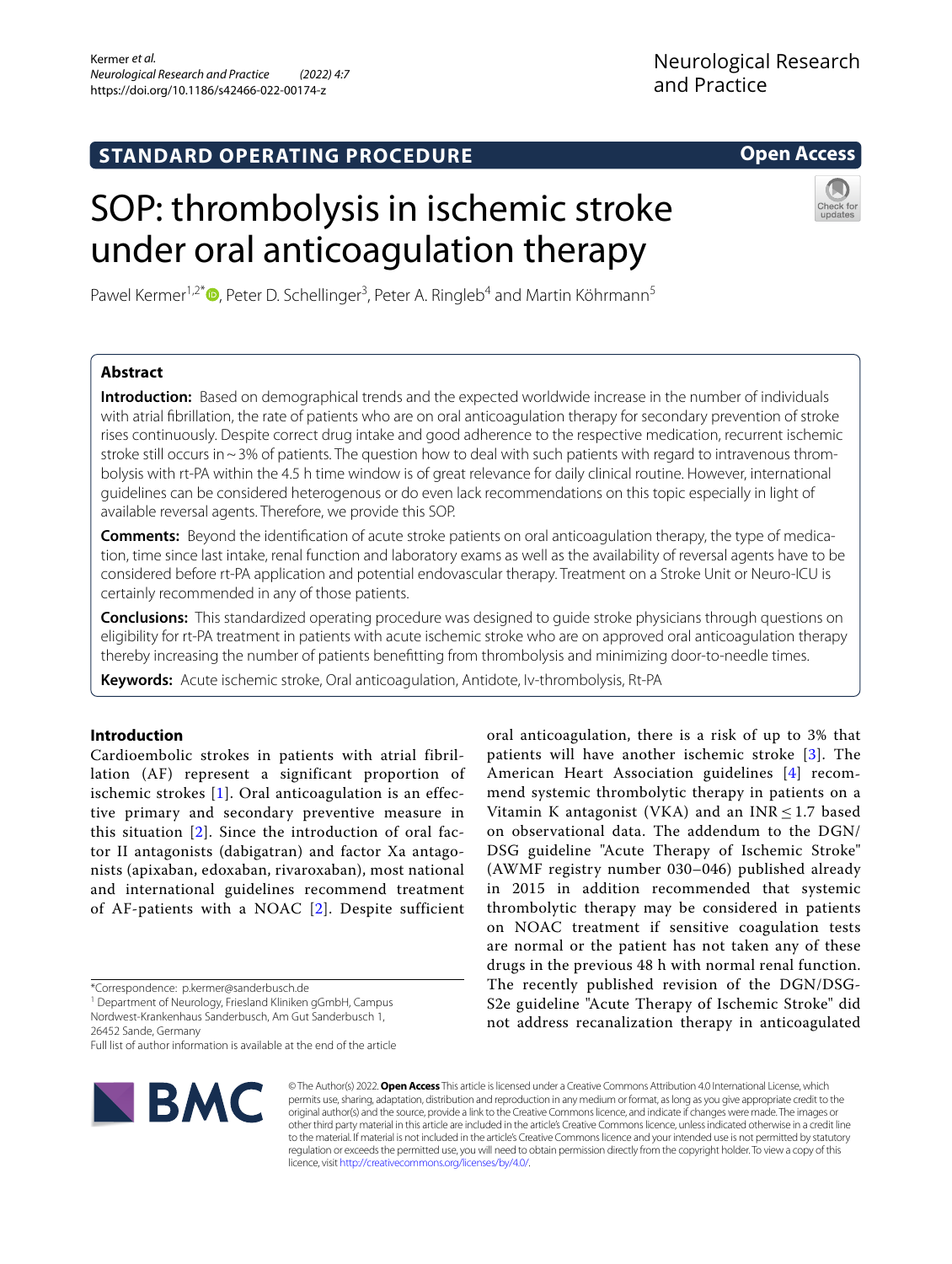patients, so no comment is made on this issue. Thus, one might wonder if iv-thrombolysis with alteplase in patients on oral anticoagulation is safe and effective. A recently published systematic review and metaanalysis based on 366 patients neither found a significant increase in the risk of symptomatic intracerebral hemorrhage (according to the ECASS-2 definition) after systemic thrombolysis when taking a NOAC compared to systemic thrombolysis in patients taking VKA (OR 0.77; 95% CI 0.28–2.16), nor compared to patients not on oral anticoagulation (OR 0.92; 95% CI 0.33–2.55) [\[5](#page-4-4)]. However, these patients had not been previously treated with any of the available antidotes. Idarucizumab is an antidote for dabigatran, which is approved and has been available since 2016. In Germany, idarucizumab is approved for the treatment of adult patients, for rapid reversal of the anticoagulant effect of dabigatran when emergency surgery/urgent intervention is required or in case of life-threatening and uncontrollable bleeding. In REVERSE-AD, a total of 503 patients were enrolled: 301 in group A (uncontrolled bleeding), and 202 in group B (urgent procedure planned). The median maximum percentage reversal of dabigatran was 100% (95%CI 100–100), on the basis of either the diluted thrombin time or the ecarin clotting time. In group B, the median time to the initiation of the intended procedure was 1.6 h; periprocedural hemostasis was assessed as normal in 93.4% of the patients, mildly abnormal in 5.1%, and moderately abnormal in 1.5%. At 90 days, thrombotic events had occurred in 6.3% of the patients in group A and in 7.4% in group B, and the mortality rate was 18.8% and 18.9%, respectively. There were no serious adverse safety signals [[6](#page-4-5)].

Andexanet alfa is a modified recombinant inactive form of human factor Xa developed for reversal of factor Xa inhibitors, which was evaluated in the ANNEXA-4 study [[7](#page-4-6)]. 352 patients who had acute major bleeding within 18 h after administration of a factor Xa inhibitor were included. Bleeding was predominantly intracranial (64%) or gastrointestinal (26%). In patients who had received apixaban, the median anti-factor Xa activity decreased from 149.7 ng per milliliter at baseline to 11.1 ng per milliliter after the andexanet bolus (92% reduction; 95%CI, 91–93); in patients who had received rivaroxaban, the median value decreased from 211.8 ng per milliliter to 14.2 ng per milliliter (92% reduction; 95%CI 88–94). Excellent or good hemostasis occurred in 204 of 249 patients (82%) who could be evaluated. Within 30 days, death occurred in 49 patients (14%) and a thrombotic event in 34 (10%). Reduction in anti-factor Xa activity was not predictive of hemostatic efficacy overall but was modestly predictive in patients with intracranial hemorrhage. Based on this study, there is an approval in Germany for andexanet alfa in patients who have acute life-threatening or uncontrollable bleeding on apixaban or rivaroxaban. Of note, the ongoing ANNEXA-i study is recruiting up to 900 patients with intracerebral hemorrhage including such on edoxaban randomizing them either to standard treatment or andexanet alfa.

The European Heart Rhythm Association as well as the European Stroke Organisation guideline both published in 2021 recommend to consider thrombolysis in selected patients on dabigatran after reversal treatment with idarucizumab. The use of systemic thrombolysis after prior antagonization with andexanet alfa is not recommended. In addition, endovascular stroke therapy and treatment in a stroke unit or intensive care unit is recommended. It is emphasized that this recommendation is based on expert consensus and not on data from randomized trials [\[8](#page-4-7), [9](#page-4-8)].

# **Defnitions**

Acute ischemic stroke is an emergency condition requiring immediate diagnostic and therapeutic action.

Intravenous thrombolysis with rt-PA, if applicable, is the therapeutic gold standard in acute ischemic stroke. Fast decision making and application after symptom onset is mandatory to reach best functional outcome.

Oral anticoagulation with various drugs is a frequent therapy in patients with atrial fbrillation, pulmonary embolism, deep vein thrombosis and others potentially limiting therapeutic options and delaying decision making.

# **First steps**

- Check and secure vital functions
- Assess neurological status and obtain medical history including medication
- Check if the patient is eligible for iv-thrombolysis based on time-window and/or functional imaging.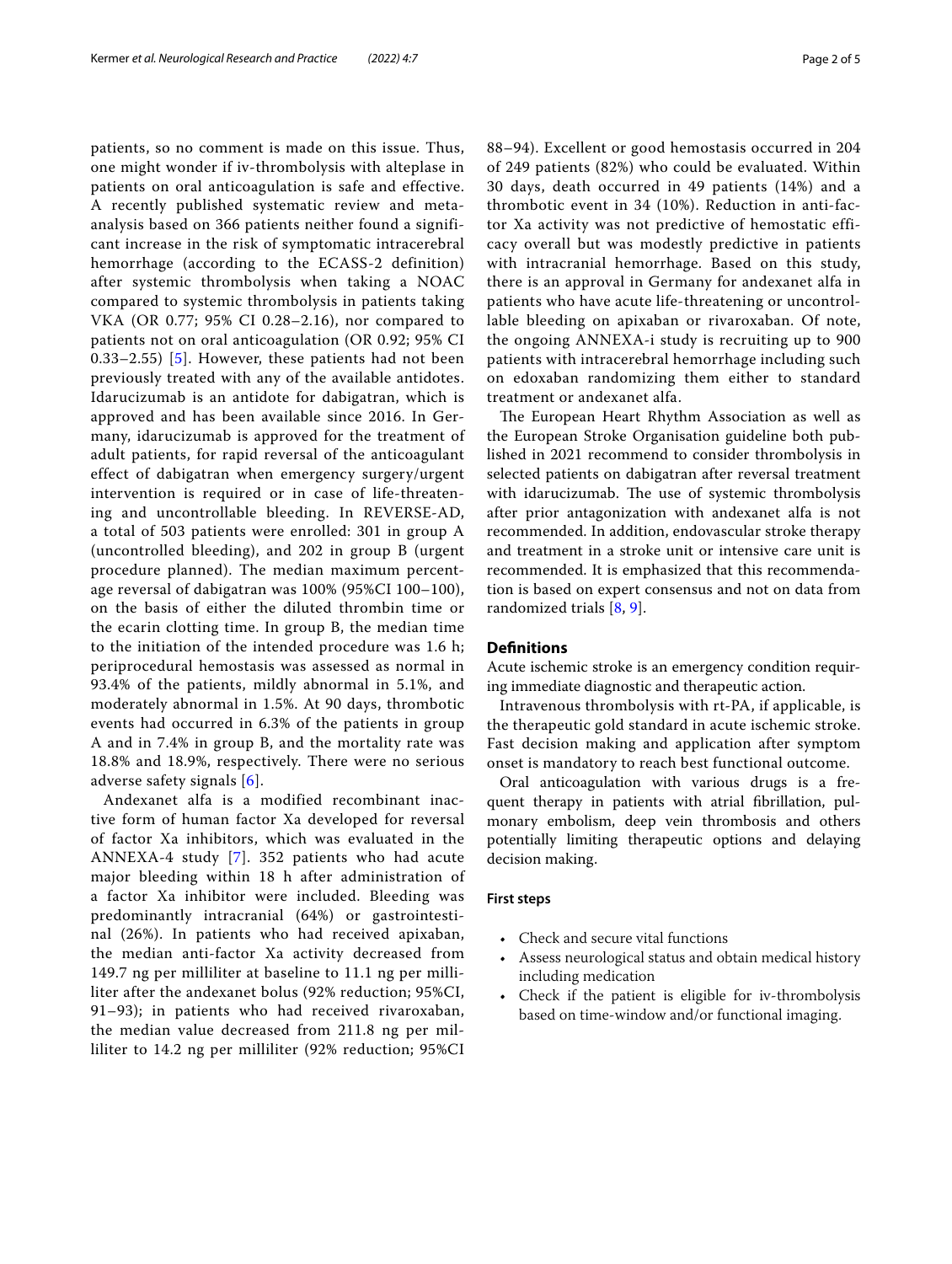# Kermer *et al. Neurological Research and Practice (2022) 4:7* Page 3 of 5

# **Comments**

# **Thrombolysis in patients on VKA**

VKA-induced anticoagulation can rapidly be reversed by infusion of 4-factor prothombin complex concentrate (4F-PCC), however there is concern that infusion of active coagulation factor concentrates may also lead to thromboembolic complications [[10](#page-4-9)] especially in a thrombogenic context of acute ischemic stroke. To date there are no systematic interventional trials on the use of any reversal agent for VKA-induced anticoagulation before thrombolysis. Several case reports as well as smaller case series report on the use of mainly 4F-PCC before IVT in VKA-treated patients with AIS. In the largest series to date 26 patients (age  $77.8 \pm 12.8$  years) with a baseline NIHSS of  $11.6 \pm 5.6$  points and a baseline INR of  $2.3 \pm 0.6$  were treated using this approach. Only one patient sufered major systemic (extracranial) hemorrhage and no apparent excess of acute thrombotic complications were seen although two patients suffered recurrent ischemic stroke before restarting of anticoagulation [[11\]](#page-4-10). Based on this data no frm statement guiding for the use of reversal agents before thrombolysis for VKA-treated patients seems warranted.

# **Thrombolysis in patients on dabigatran**

The REVERSE-AD trial  $[6]$  $[6]$  has shown that application of idarucizumab, a humanized Fab fragment of a monoclonal antibody which specifcally binds dabigatran with very high affinity, is able to reverse anticoagulation efects of dabigatran within minutes. With inclusion of TT or dTT in routine laboratory examination in emergency rooms patients with anticoagulation efects induced by dabigatran can easily be identifed. Directly following infusion of  $2 \times 2.5$  g idarucizumab dabigatran plasma concentration dropped by more than 99% in REVERSE-AD. Since this efect lasted for more than 12 h in more than 90% of patients  $[6]$  $[6]$  the authors suggest that control of TT following idarucizumab infusion should not be mandatory but optional. With restoration of efective hemostasis patients can thereby regain their eligibility for in-label intravenous thrombolysis with rt-PA. Start of thrombolysis should not be delayed by laboratory parameter controls. Although, there are no available data from RCTs, a large German case series  $\lceil 12 \rceil$  $\lceil 12 \rceil$  $\lceil 12 \rceil$  as well as a summary of global cases [[13](#page-4-12)] suggest, that idarucizumab-treated patients who otherwise would have been excluded from thrombolysis can beneft with a substantial NIHSS reduction of 6 to 9 points. Together with the low incidence of symptomatic intracranial hemorrhage (3.6%) and death (8.4%) which is within the range of previous studies in nonanticoagulated patients  $[13]$  this procedure may be considered efective and safe.

# **Thrombolysis in patients on Xa‑inhibitors**

In contrast to REVERSE-AD the clinical trial program for Andexanet alfa (ANNEXA-program) focused on patients with critical bleeding and did not include patients in need for urgent medical intervention such as intravenous thrombolysis for acute ischemic stroke. Therefore, only anecdotal evidence from case descriptions is present for reversing Xa-inhibitor-associated anticoagulation. Kallmünzer et al. [\[14\]](#page-4-13) reported a case of a 77 year-old patient on anticoagulation with apixaban who was treated with rt-PA for MCA occlusion after administering andexanet alfa. No complications were observed and thrombolysis lead to complete recanalization. However, as it was shown in the clinical trials, patients might demonstrate a remarkable rebound and even overshoot of antithrombotic-activity in the early hours after reversal with andexanet alfa. This is a matter of concern and more data are needed to evaluate anti-Xa-reversal in this context.

# **Conclusions**

Although updated German guidelines on the acute therapy of ischemic stroke  $[15]$  $[15]$  do not contain statements on the management of patients on oral anticoagulation therapy presenting with signs of ischemic stroke within the 4.5 h time-window, this is a highly relevant situation in daily clinical routine debated intensively in recent reports [[16,](#page-4-15) [17\]](#page-4-16). We provide this SOP to guide stroke physicians through a work-fow resulting in easy and less time-consuming decision making. As a consequence, more patients should beneft from thrombolysis with alteplase and door-to-needle times should be reduced. This SOP is in line with ESO-guidelines  $[9]$  $[9]$ which recommend intravenous thrombolysis in patients on VKA when INR is  $\leq$  1.7. Similar to the EHRA-guidelines [[8\]](#page-4-7), these also contain expert consensus statements in which the combination of idarucizumab with rt-PA in patients on dabigatran is suggested over no thrombolysis  $[9]$  $[9]$ . Alike our flowchart, ESO-guidelines do not suggest the combination of andexanet and intravenous thrombolysis with rt-PA.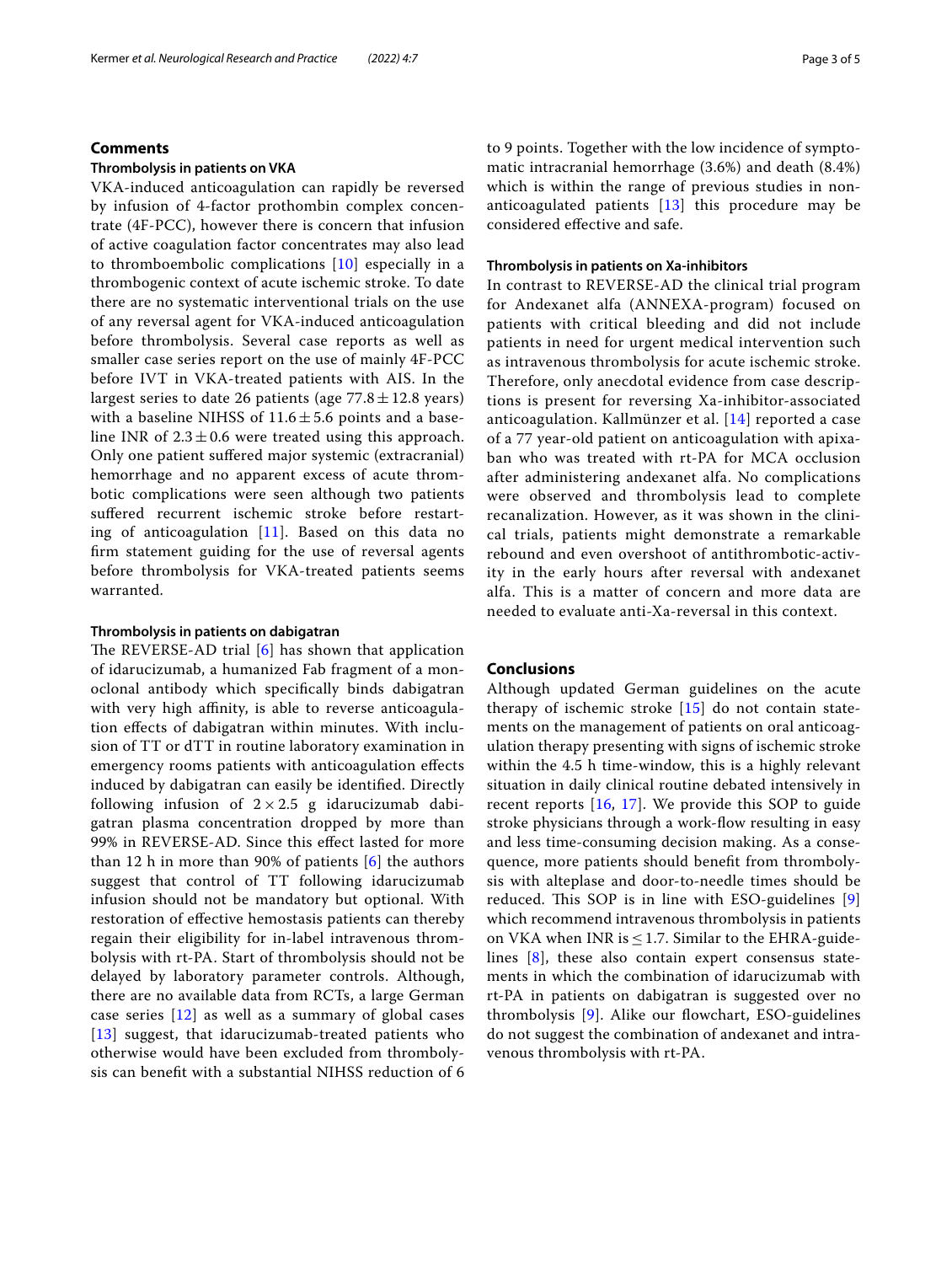

#### **Abbreviations**

A: Apixaban; aPTT: Activated partial thromboplastin time; D: Dabigatran; dTT: Diluted thrombin time; E: Edoxaban; EHRA: European Heart Rhythm Association; ESO: European Stroke Organisation; EVT: Endovascular therapy; h/hrs: Hour/hours; INR: International normalized ratio; Iv: Intravenous; IVT: Intravenous thrombolysis; Kg: Kilogram; LVO: Large vessel occlusion; Mg: Milligram; MCA: Middle cerebral artery; NOAC: Non vitamin-K dependent oral anticoagulants; OAC: Oral anticoagulation; R: Rivaroxaban; RCTs: Randomized controlled trials; rt-PA: Recombinant tissue-type plasminogen activator; SOP: Standard operating procedure; TT: Thrombin time; VKA: Vitamin-K dependent anticoagulation.

#### **Authors' contributions**

All authors were involved in literature search and writing/correction of the manuscript. All authors read and approved the fnal manuscript.

#### **Funding**

The authors have no funding sources to declare.

## **Availability of data and materials**

Not applicable

# **Declarations**

**Ethics approval and consent to participate** Not applicable.

#### **Consent for publication.** Not applicable.

#### **Competing interests**

During the last 3 years PK received speaker´s honoraria from Biogen, Boehringer Ingelheim, Daiichi Sankyo, Pfzer/BMS and Roche. MK has received speaker's honoraria and/or compensation for advisory board participation from: BI, Bayer, Daiichi Sankyo, Pfzer, BMS, Allm, AstraZeneca, Sanof, Abbvie, Biogen, Amgen, Medtronic, Stryker, Compugroup Medical, Acticor. PS has received in the last 2 years honoraria and travel grants for participation in clinical trials, contribution to advisory boards or oral presentation from: Boehringer Ingelheim, Pfizer, and Daiichi-Sankyo. PR received lecture-fees and travelexpenses from Bayer, Boehringer Ingelheim, Daiichi Sankyo, and Pfizer and compensation for advisory board participation from Boehringer Ingelheim, Covidien, and Daiichi Sankyo.

## **Author details**

<sup>1</sup> Department of Neurology, Friesland Kliniken gGmbH, Campus Nordwest-Krankenhaus Sanderbusch, Am Gut Sanderbusch 1, 26452 Sande, Germany. <sup>2</sup> Department of Neurology, University Medicine Göttingen, 37075 Göttingen, Germany.<sup>3</sup> Department of Neurology and Neurogeriatrics, University Hospital, Johannes Wesling Klinikum/RU Bochum, Hans-Nolte-Straße 1, 32429 Minden, Germany. 4 Department of Neurology, University Hospital Heidelberg, Im Neuenheimer Feld 400, 69120 Heidelberg, Germany. <sup>5</sup>Department of Neurology and Center for Translational Neuro- and Behavioral Sciences (C-TNBS), University Hospital Essen, Hufelandstrasse 55, 45147 Essen, Germany.

# Received: 14 January 2022 Accepted: 11 February 2022 Published online: 17 February 2022